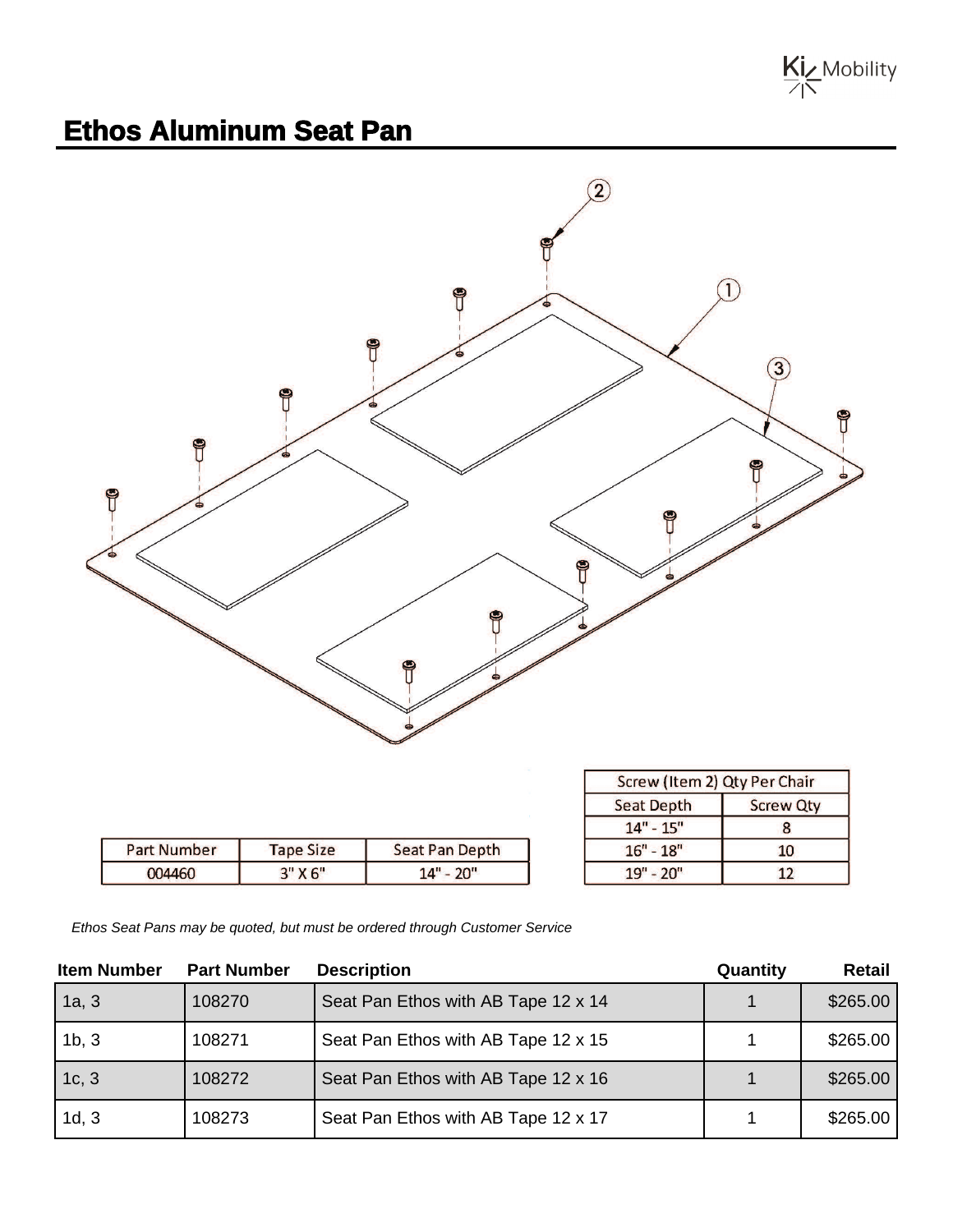| <b>Item Number</b> | <b>Part Number</b> | <b>Description</b>                  | Quantity    | <b>Retail</b> |
|--------------------|--------------------|-------------------------------------|-------------|---------------|
| 1e, 3              | 108274             | Seat Pan Ethos with AB Tape 12 x 18 |             | \$265.00      |
| 1f, 3              | 108275             | Seat Pan Ethos with AB Tape 12 x 19 | 1           | \$265.00      |
| 1g, 3              | 108276             | Seat Pan Ethos with AB Tape 12 x 20 | 1           | \$265.00      |
| 1h, 3              | 108277             | Seat Pan Ethos with AB Tape 13 x 14 | 1           | \$265.00      |
| 1i, 3              | 108278             | Seat Pan Ethos with AB Tape 13 x 15 | 1           | \$265.00      |
| 1j, 3              | 108279             | Seat Pan Ethos with AB Tape 13 x 16 | 1           | \$265.00      |
| 1k, 3              | 108280             | Seat Pan Ethos with AB Tape 13 x 17 | 1           | \$265.00      |
| 11, 3              | 108281             | Seat Pan Ethos with AB Tape 13 x 18 | 1           | \$265.00      |
| 1m, 3              | 108282             | Seat Pan Ethos with AB Tape 13 x 19 | 1           | \$265.00      |
| 1n, 3              | 108283             | Seat Pan Ethos with AB Tape 13 x 20 | 1           | \$265.00      |
| 10, 3              | 108284             | Seat Pan Ethos with AB Tape 14 x 14 | 1           | \$265.00      |
| 1p, 3              | 108285             | Seat Pan Ethos with AB Tape 14 x 15 | 1           | \$265.00      |
| 1q, 3              | 108286             | Seat Pan Ethos with AB Tape 14 x 16 | $\mathbf 1$ | \$265.00      |
| 1r, 3              | 108287             | Seat Pan Ethos with AB Tape 14 x 17 | 1           | \$265.00      |
| 1s, 3              | 108288             | Seat Pan Ethos with AB Tape 14 x 18 | 1           | \$265.00      |
| 1t, 3              | 108289             | Seat Pan Ethos with AB Tape 14 x 19 | 1           | \$265.00      |
| 1u, 3              | 108290             | Seat Pan Ethos with AB Tape 14 x 20 | 1           | \$265.00      |
| 1v, 3              | 108291             | Seat Pan Ethos with AB Tape 15 x 14 | 1           | \$265.00      |
| 1w, 3              | 108292             | Seat Pan Ethos with AB Tape 15 x 15 | 1           | \$265.00      |
| 1x, 3              | 108293             | Seat Pan Ethos with AB Tape 15 x 16 | 1           | \$265.00      |
| 1y, 3              | 108294             | Seat Pan Ethos with AB Tape 15 x 17 | 1           | \$265.00      |
| 1z, 3              | 108295             | Seat Pan Ethos with AB Tape 15 x 18 | 1           | \$265.00      |
| 1aa, 3             | 108296             | Seat Pan Ethos with AB Tape 15 x 19 | 1           | \$265.00      |
| 1ab, 3             | 108297             | Seat Pan Ethos with AB Tape 15 x 20 | 1           | \$265.00      |
| 1ac, 3             | 108298             | Seat Pan Ethos with AB Tape 16 x 14 | 1           | \$265.00      |
| 1ad, 3             | 108299             | Seat Pan Ethos with AB Tape 16 x 15 | 1           | \$265.00      |
| 1ae, 3             | 108300             | Seat Pan Ethos with AB Tape 16 x 16 | 1           | \$265.00      |
| 1af, 3             | 108301             | Seat Pan Ethos with AB Tape 16 x 17 | 1           | \$265.00      |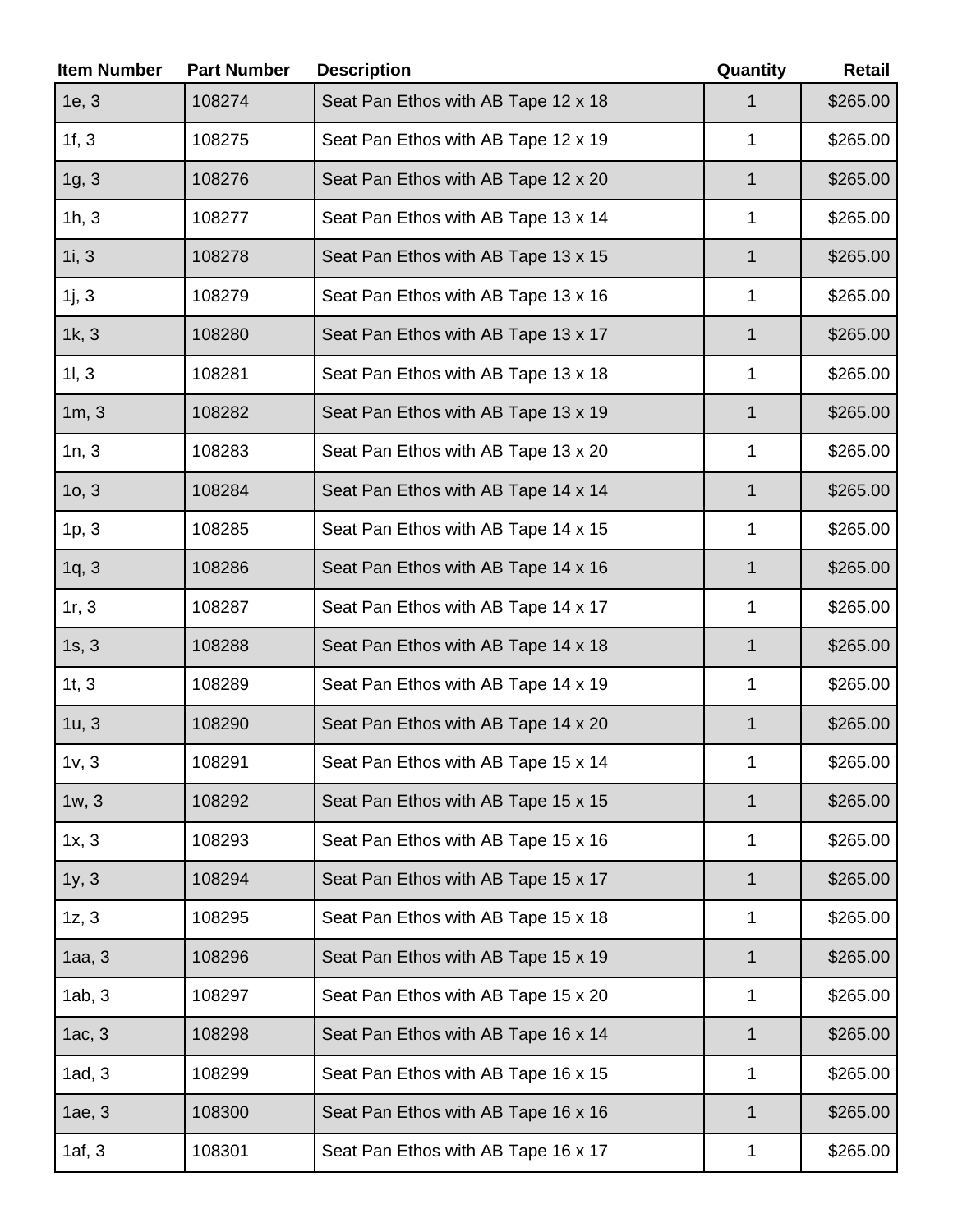| <b>Item Number</b> | <b>Part Number</b> | <b>Description</b>                  | Quantity     | <b>Retail</b> |
|--------------------|--------------------|-------------------------------------|--------------|---------------|
| $1ag, 3$           | 108302             | Seat Pan Ethos with AB Tape 16 x 18 |              | \$265.00      |
| 1ah, 3             | 108303             | Seat Pan Ethos with AB Tape 16 x 19 | 1            | \$265.00      |
| 1ai, 3             | 108304             | Seat Pan Ethos with AB Tape 16 x 20 | 1            | \$265.00      |
| 1aj, 3             | 108305             | Seat Pan Ethos with AB Tape 17 x 14 | 1            | \$265.00      |
| 1ak, 3             | 108306             | Seat Pan Ethos with AB Tape 17 x 15 | 1            | \$265.00      |
| 1al, 3             | 108307             | Seat Pan Ethos with AB Tape 17 x 16 | 1            | \$265.00      |
| 1am, 3             | 108308             | Seat Pan Ethos with AB Tape 17 x 17 | $\mathbf 1$  | \$265.00      |
| 1an, 3             | 108309             | Seat Pan Ethos with AB Tape 17 x 18 | 1            | \$265.00      |
| 1a0, 3             | 108310             | Seat Pan Ethos with AB Tape 17 x 19 | 1            | \$265.00      |
| 1ap, 3             | 108311             | Seat Pan Ethos with AB Tape 17 x 20 | 1            | \$265.00      |
| 1aq, 3             | 108312             | Seat Pan Ethos with AB Tape 18 x 14 | 1            | \$265.00      |
| 1ar, 3             | 108313             | Seat Pan Ethos with AB Tape 18 x 15 | 1            | \$265.00      |
| 1as, 3             | 108314             | Seat Pan Ethos with AB Tape 18 x 16 | $\mathbf 1$  | \$265.00      |
| 1at, 3             | 108315             | Seat Pan Ethos with AB Tape 18 x 17 | 1            | \$265.00      |
| 1au, 3             | 108316             | Seat Pan Ethos with AB Tape 18 x 18 | 1            | \$265.00      |
| 1av, 3             | 108317             | Seat Pan Ethos with AB Tape 18 x 19 | 1            | \$265.00      |
| 1aw, 3             | 108318             | Seat Pan Ethos with AB Tape 18 x 20 | 1            | \$265.00      |
| 1ax, 3             | 108319             | Seat Pan Ethos with AB Tape 19 x 14 | 1            | \$265.00      |
| 1ay, 3             | 108320             | Seat Pan Ethos with AB Tape 19 x 15 | $\mathbf 1$  | \$265.00      |
| 1az, 3             | 108321             | Seat Pan Ethos with AB Tape 19 x 16 | 1            | \$265.00      |
| 1ba, 3             | 108322             | Seat Pan Ethos with AB Tape 19 x 17 | 1            | \$265.00      |
| 1bb, 3             | 108323             | Seat Pan Ethos with AB Tape 19 x 18 | 1            | \$265.00      |
| 1bc, 3             | 108324             | Seat Pan Ethos with AB Tape 19 x 19 | 1            | \$265.00      |
| 1bd, 3             | 108325             | Seat Pan Ethos with AB Tape 19 x 20 | 1            | \$265.00      |
| 1be, 3             | 108326             | Seat Pan Ethos with AB Tape 20 x 14 | $\mathbf{1}$ | \$265.00      |
| $1bf$ , 3          | 108327             | Seat Pan Ethos with AB Tape 20 x 15 | 1            | \$265.00      |
| 1bg, 3             | 108328             | Seat Pan Ethos with AB Tape 20 x 16 | 1            | \$265.00      |
| 1bh, 3             | 108329             | Seat Pan Ethos with AB Tape 20 x 17 | 1            | \$265.00      |